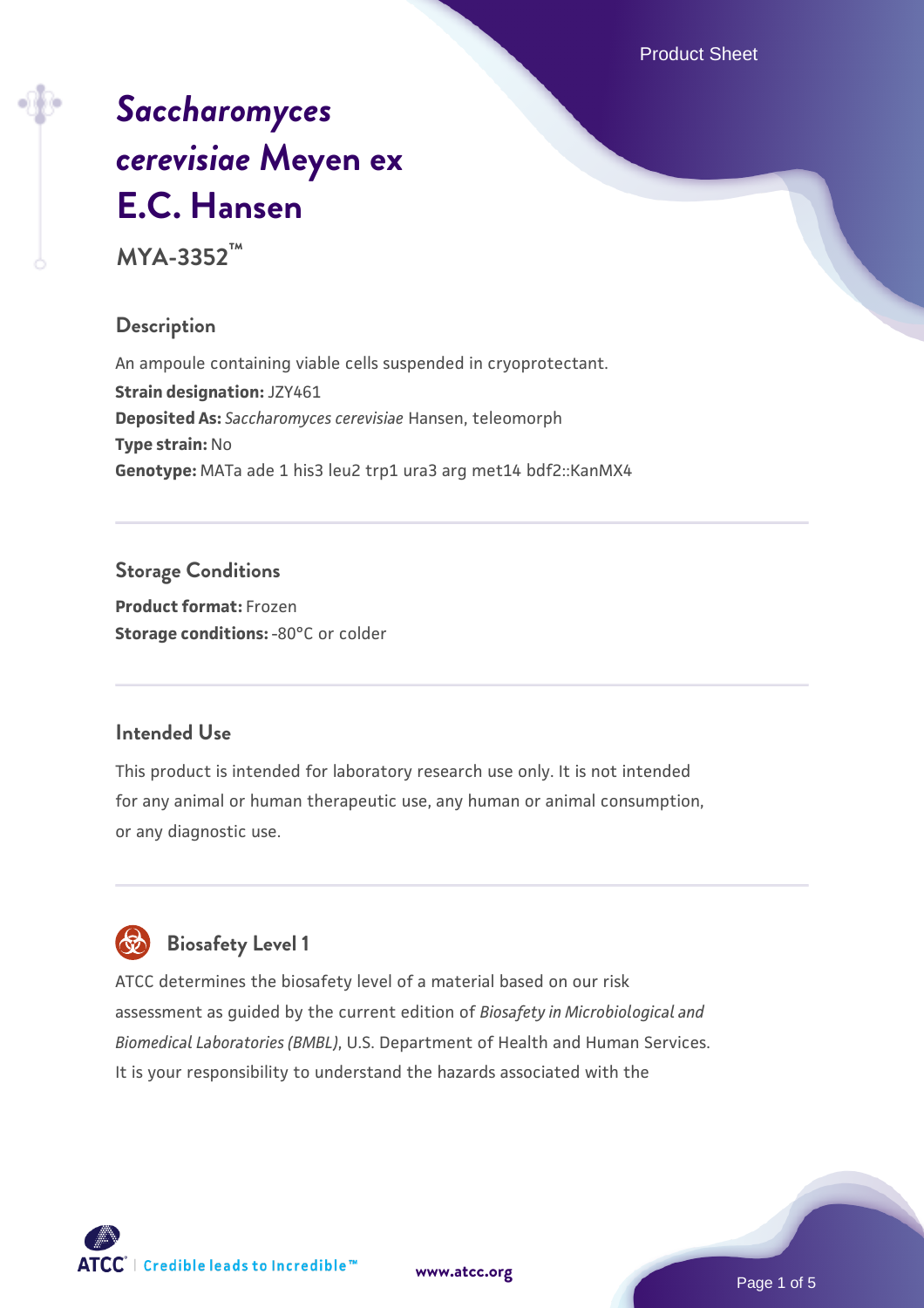## **[Saccharomyces cerevisiae](https://www.atcc.org/products/mya-3352)** [Meyen ex E.C. Hansen](https://www.atcc.org/products/mya-3352) **MYA-3352**

material per your organization's policies and procedures as well as any other applicable regulations as enforced by your local or national agencies.

ATCC highly recommends that appropriate personal protective equipment is always used when handling vials. For cultures that require storage in liquid nitrogen, it is important to note that some vials may leak when submersed in liquid nitrogen and will slowly fill with liquid nitrogen. Upon thawing, the conversion of the liquid nitrogen back to its gas phase may result in the vial exploding or blowing off its cap with dangerous force creating flying debris. Unless necessary, ATCC recommends that these cultures be stored in the vapor phase of liquid nitrogen rather than submersed in liquid nitrogen.

# **Certificate of Analysis**

For batch-specific test results, refer to the applicable certificate of analysis that can be found at www.atcc.org.

#### **Growth Conditions**

**Medium:**  [ATCC Medium 1245: YEPD](https://www.atcc.org/-/media/product-assets/documents/microbial-media-formulations/1/2/4/5/atcc-medium-1245.pdf?rev=705ca55d1b6f490a808a965d5c072196) **Temperature:** 25°C

# **Handling Procedures**

**Frozen ampoules** packed in dry ice should either be thawed immediately or stored in liquid nitrogen. If liquid nitrogen storage facilities are not available, frozen ampoules may be stored at or below -70°C for approximately one





Page 2 of 5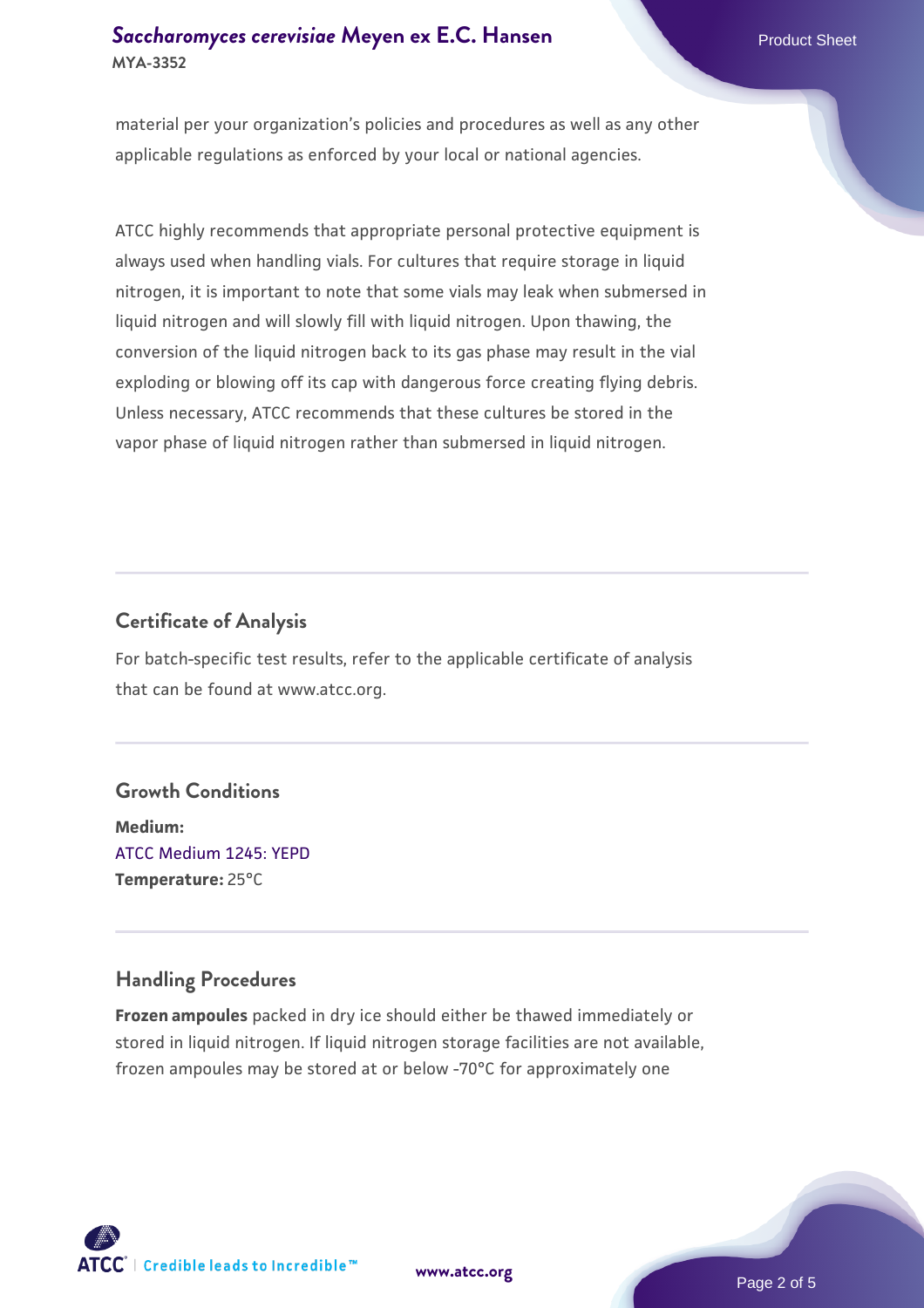week. **Do not under any circumstance store frozen ampoules at refrigerator freezer temperatures (generally -20°C)**. Storage of frozen material at this temperature will result in the death of the culture.

- 1. To thaw a frozen ampoule, place in a **25°C to 30°C** water bath, until just thawed **(approximately 5 minutes)**. Immerse the ampoule just sufficient to cover the frozen material. Do not agitate the ampoule.
- 2. Immediately after thawing, wipe down ampoule with 70% ethanol and aseptically transfer at least 50 µL (or 2-3 agar cubes) of the content onto a plate or broth with medium recommended.
- Incubate the inoculum/strain at the temperature and conditions 3. recommended.
- 4. Inspect for growth of the inoculum/strain regularly for up to 4 weeks. The time necessary for significant growth will vary from strain to strain.

#### **Material Citation**

If use of this material results in a scientific publication, please cite the material in the following manner: *Saccharomyces cerevisiae* Meyen ex E.C. Hansen (ATCC MYA-3352)

#### **References**

References and other information relating to this material are available at www.atcc.org.

#### **Warranty**

The product is provided 'AS IS' and the viability of ATCC® products is warranted for 30 days from the date of shipment, provided that the customer has stored and handled the product according to the information included on the product information sheet, website, and Certificate of Analysis. For living cultures, ATCC lists the media formulation and reagents

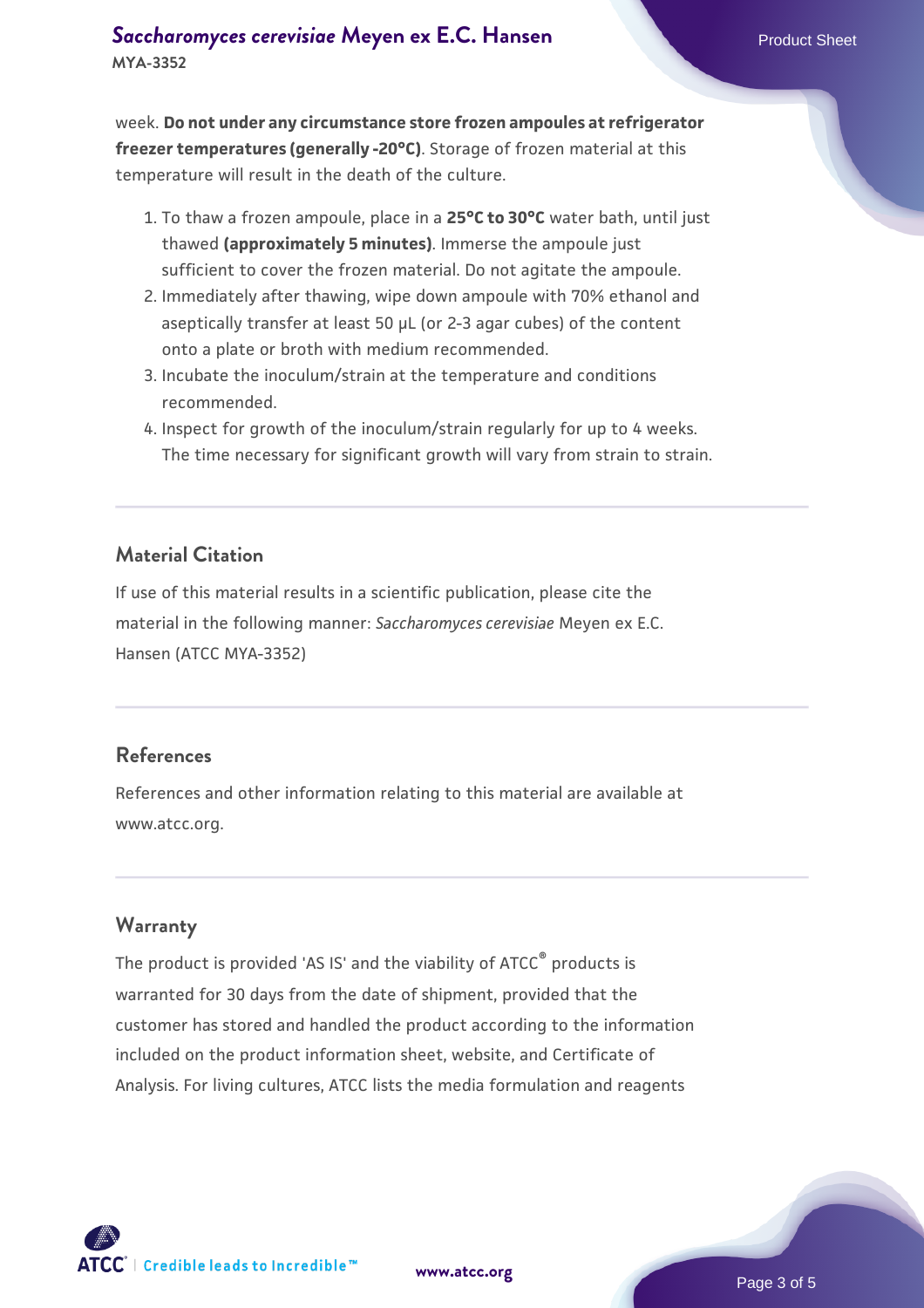#### **[Saccharomyces cerevisiae](https://www.atcc.org/products/mya-3352)** [Meyen ex E.C. Hansen](https://www.atcc.org/products/mya-3352) **MYA-3352**

that have been found to be effective for the product. While other unspecified media and reagents may also produce satisfactory results, a change in the ATCC and/or depositor-recommended protocols may affect the recovery, growth, and/or function of the product. If an alternative medium formulation or reagent is used, the ATCC warranty for viability is no longer valid. Except as expressly set forth herein, no other warranties of any kind are provided, express or implied, including, but not limited to, any implied warranties of merchantability, fitness for a particular purpose, manufacture according to cGMP standards, typicality, safety, accuracy, and/or noninfringement.

# **Disclaimers**

This product is intended for laboratory research use only. It is not intended for any animal or human therapeutic use, any human or animal consumption, or any diagnostic use. Any proposed commercial use is prohibited without a license from ATCC.

While ATCC uses reasonable efforts to include accurate and up-to-date information on this product sheet, ATCC makes no warranties or representations as to its accuracy. Citations from scientific literature and patents are provided for informational purposes only. ATCC does not warrant that such information has been confirmed to be accurate or complete and the customer bears the sole responsibility of confirming the accuracy and completeness of any such information.

This product is sent on the condition that the customer is responsible for and assumes all risk and responsibility in connection with the receipt, handling, storage, disposal, and use of the ATCC product including without limitation taking all appropriate safety and handling precautions to minimize health or environmental risk. As a condition of receiving the material, the customer agrees that any activity undertaken with the ATCC product and any progeny or modifications will be conducted in compliance with all applicable laws, regulations, and guidelines. This product is provided 'AS IS' with no representations or warranties whatsoever except as expressly set forth



**[www.atcc.org](http://www.atcc.org)**

Page 4 of 5